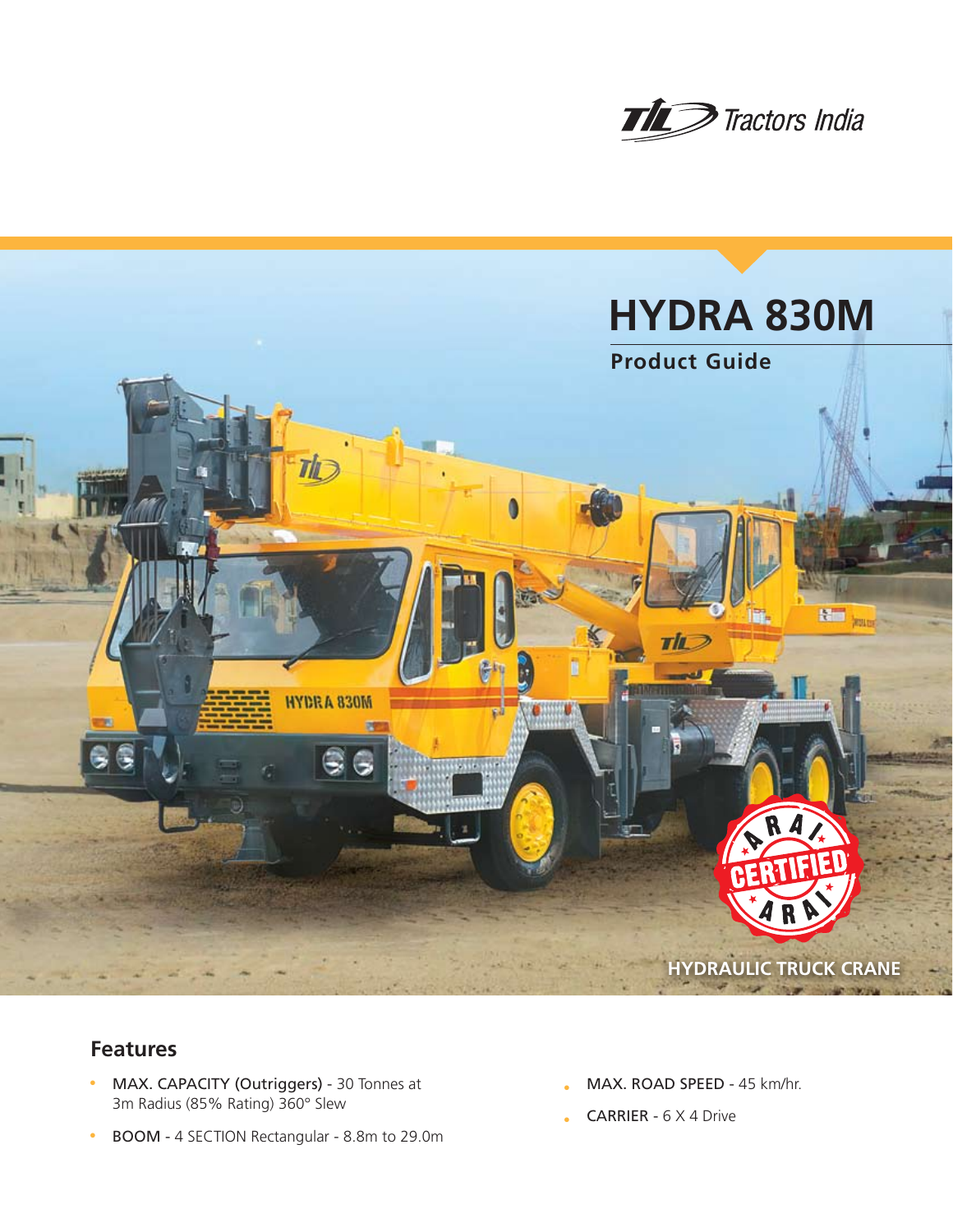#### **BOOM**

8.8m - 29.0m four section, full power, rectangular section synchronized boom. Telescopic sections slide on adjustable and replaceable low friction wear pads.

Maximum Tip Height: 31.2m

#### **TELESCOPING SYSTEM**

Single double acting two stage hydraulic ram provides proportional telescoping of boom sections with single lever control. Combined cartridge type lock & counterbalance valve fitted to sustain telescopic ram in the event of hydraulic failure and provides positively controlled boom retraction.

#### **BOOM NOSE**

Four nylatron sheaves mounted on heavy duty tapered roller bearings with removable pin type rope guards.

#### **BOOM ELEVATION**

Single double acting hydraulic cylinder with integral holding valve.

**BOOM ANGLE**

Maximum: 76°, Minimum: -3°.

## **SUPERSTRUCTURE FRAME**

Fabricated from high tensile steel plates & sections.

#### **SLEW SYSTEM**

Ball bearing swing circle with 360° continuous rotation. Planetary glide-swing with foot applied multi-disc brake. Spring applied hydraulically released parking brake. Mechanical house lock operated from cab. Free slew facility provided.

#### **SLEW SPEED**

Maximum speed 2.0 rpm (Unladen)

#### **HOIST SYSTEM**

Power up and down equal speed, planetary reduction with automatic spring applied multidisc brake.

Non Spin Rope - 16mm (5/8") dia. & length 137m.

Permissible Line pull - 4200 kg.

Line Speed - Top layer 110m/min (Unladen).

## **HOOK BLOCK**

30.0 Tonnes, 4 sheaves

#### **COUNTERWEIGHT**

Bolted to superstructure. Weight - 3810 kg

#### **OPERATOR'S CAB**

Totally enclosed steel construction, full vision type, windows fitted with toughened safety glass including front windscreen. Adjustable operator's seat, cab interior light, electric horn, electric fan, windshield wiper & lockable sliding door. Ergonomically designed cab & controller layout to give fatigue free operator's comfort.

#### **CONTROL VALVES**

Precision four way double acting pilot operated control valves, permit simultaneous control of multiple control functions.

#### **OIL COOLER**

Remote mounted, thermostatically controlled electric motor driven fan maintaining recommended hydraulic oil temperature.

#### **LMI & A2B SYSTEM**

Standard load moment indicator and anti-two block system with audio visual warning and control lever lock-out. This system provides electronic display of boom angle, length, radius, relative load moment, maximum permissible load, load indication and warning of impending two-block conditions. Motion cut off to ensure the safe operation with load for tele, derrick & hoist motion.

#### **OPTIONAL EQUIPMENT**

Fixed Swingaway Boom Extension – 7.9m Fixed Extension – offsetable at 0° & 30° Maximum Tip Height : 39.0m

Telescopic Swingaway Extension – 7.9m – 13.7m Telescopic extension – offsetable at 0° & 30° Maximum Tip Height : 45.0m

Auxiliary Hoist Work Light 360° Beacon Light Cab spot Light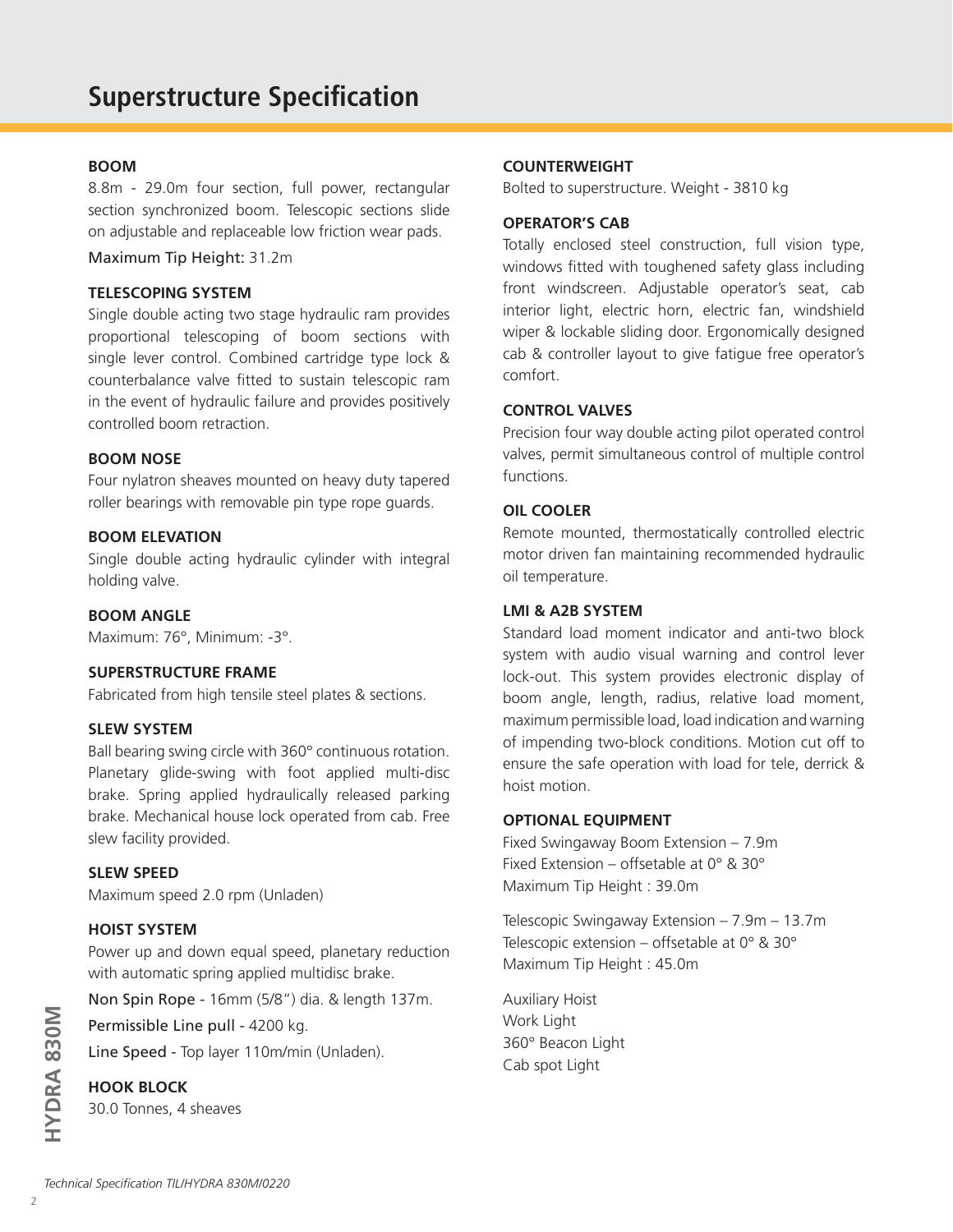

WORKING RANGE DIAGRAM (BOOM DEFLECTION NOT SHOWN)

## OPERATING RADIUS FROM AXIS OF ROTATION IN METRES

NOTE:

HEIGHT FROM GROUND IN METRES

HEIGHT FROM GROUND IN METRES

The above heights of lift and boom angles are based on a straight (unladen) boom and allowance should be made for boom deflections obtained under laden conditions.



Dimensions are for largest furnished Hookblock and Headache ball, with Anti - Two Block activated.

**HYDRA 830M**

HYDRA 830M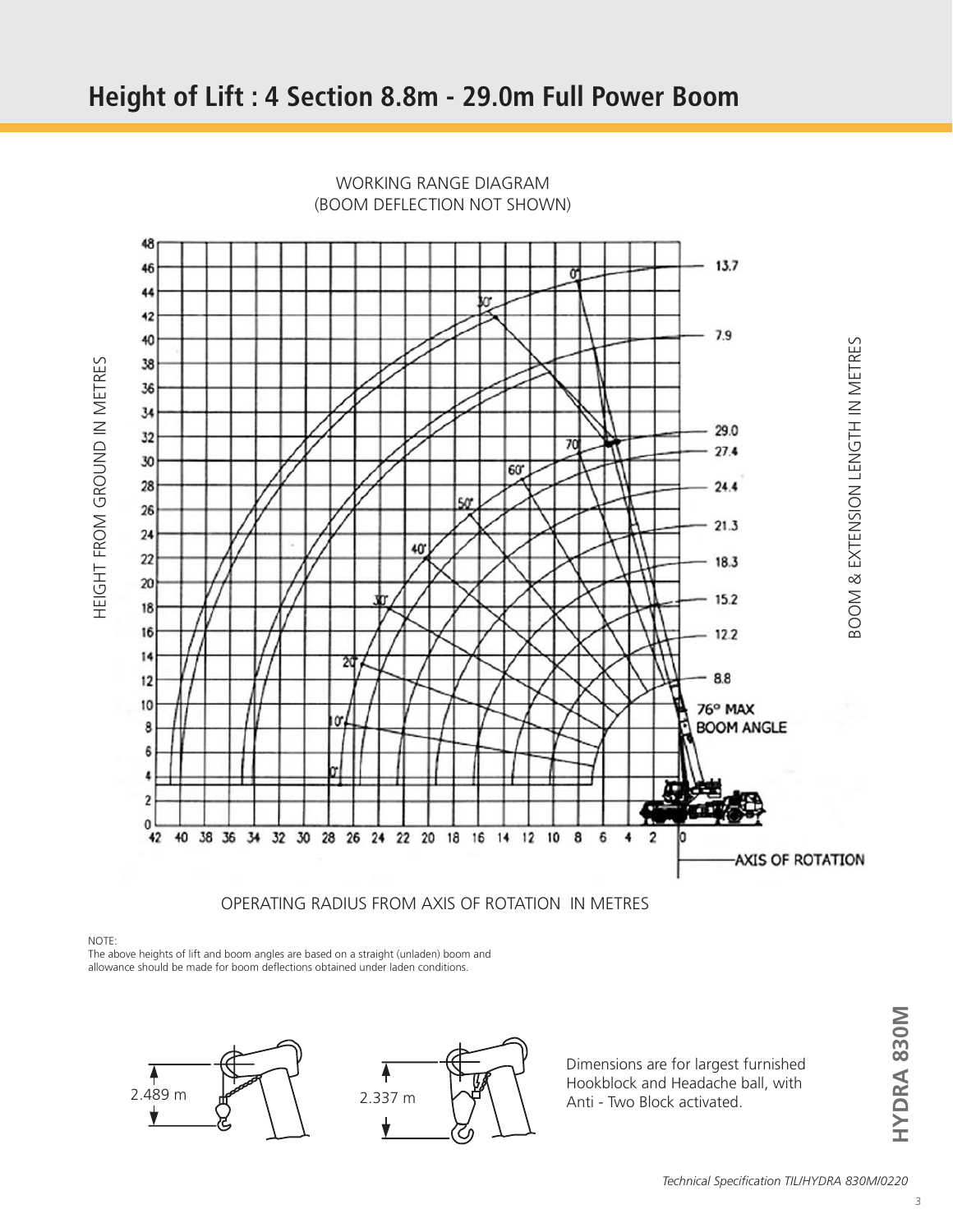| Radius<br>in | Main Boom Length (in Meters) |                  |                  |                   |                 |                   |                  |                  |
|--------------|------------------------------|------------------|------------------|-------------------|-----------------|-------------------|------------------|------------------|
| Meters       | 8.8                          | 12.2             | 15.2             | 18.3              | 21.3            | 24.4              | 27.4             | 29.0             |
| 3.0          | 30,000<br>(61)               | 22,700<br>(70)   | 21,275<br>(74.5) |                   |                 |                   |                  |                  |
| 3.5          | 25,650<br>(57)               | 22,700<br>(67.5) | 20.625<br>(72.5) |                   |                 |                   |                  |                  |
| 4.0          | 22,775<br>(53)               | 21,050<br>(64.5) | 19,725<br>(70.5) | $*17,600$<br>(76) |                 |                   |                  |                  |
| 4.5          | 19,850<br>(48.5)             | 20,000<br>(62)   | 18,750<br>(68.5) | 16,350<br>(72.5)  | *13,350<br>(76) |                   |                  |                  |
| 5.0          | 17,875<br>(43.5)             | 18,300<br>(59)   | 17,125<br>(66)   | 15,500<br>(71)    | 13,100<br>(74)  | $*10,175$<br>(76) |                  |                  |
| 6.0          | 14,250<br>(31.5)             | 14,700<br>(53.5) | 14,775<br>(62)   | 13,550<br>(67.5)  | 12,425<br>(71)  | 10,175<br>(74)    | $*8,410$<br>(76) |                  |
| 7.0          |                              | 12,300<br>(47)   | 12,500<br>(57.5) | 11,900<br>(64)    | 11,250<br>(66)  | 9,330<br>(71.5)   | 7,670<br>(74)    | $*7,030$<br>(76) |
| 8.0          |                              | 10,300<br>(39.5) | 10,500<br>(52.5) | 10,375<br>(60)    | 10,075<br>(65)  | 8,465<br>(69)     | 7,245<br>(72)    | 6,700<br>(73)    |
| 9.0          |                              | 8,750<br>(30.5)  | 8,955<br>(47.5)  | 9,055<br>(56.5)   | 9,040<br>(62)   | 7,755<br>(66)     | 6,630<br>(69.5)  | 6,075<br>(71)    |
| 10.0         |                              | 7,530<br>(17)    | 7,765<br>(42)    | 7,925<br>(52.5)   | 7,970<br>(59)   | 7,145<br>(63.5)   | 6,100<br>(67.5)  | 5,555<br>(69)    |
| 12.0         |                              |                  | 5,650<br>(27.5)  | 5,650<br>(43.5)   | 5,650<br>(52)   | 5,650<br>(58)     | 5,065<br>(62.5)  | 4,620<br>(64.5)  |
| 14.0         |                              |                  |                  | 4,320<br>(32.5)   | 4,320<br>(44.5) | 4,320<br>(52)     | 4,295<br>(57.5)  | 4,020<br>(60)    |
| 16.0         |                              |                  |                  | 3,300<br>(15)     | 3,300<br>(36)   | 3,300<br>(45.5)   | 3,300<br>(52.5)  | 3,300<br>(55)    |
| 18.0         |                              |                  |                  |                   | 2,630<br>(24)   | 2,630<br>(38)     | 2,630<br>(46.5)  | 2,630<br>(50)    |
| 20.0         |                              |                  |                  |                   |                 | 2,120<br>(29)     | 2,120<br>(40)    | 2,120<br>(44)    |
| 22.0         |                              |                  |                  |                   |                 | 1,660<br>(14.5)   | 1,660<br>(32.5)  | 1,660<br>(37.5)  |
| 24.0         |                              |                  |                  |                   |                 |                   | 1,330<br>(22.5)  | 1,330<br>(30)    |
| 26.0         |                              |                  |                  |                   |                 |                   |                  | 1,050<br>(19)    |

### **Main Boom Duties on Outriggers Fully Extended Through Full 360º Slew**

Note: ( ) Boom angles are in degree

\* This capacity is based on maximum boom angle.

**WARNING-** Outrigger beams must be fully extended & stabilizers properly set when rotating superstructure over the side. Do not rotate superstructure over the side while on rubber.

#### **Load Lifting Guide**

| Load (Te)    | 30.0 | 26.5 | 23.0   | 19.5 | 15.5 | 11.5 | $\overline{\phantom{0}}$<br>$\overline{\phantom{a}}$ |  |
|--------------|------|------|--------|------|------|------|------------------------------------------------------|--|
| No. of Falls | ັ    |      | ∽<br>◡ | ٮ    |      | ے    | ∸                                                    |  |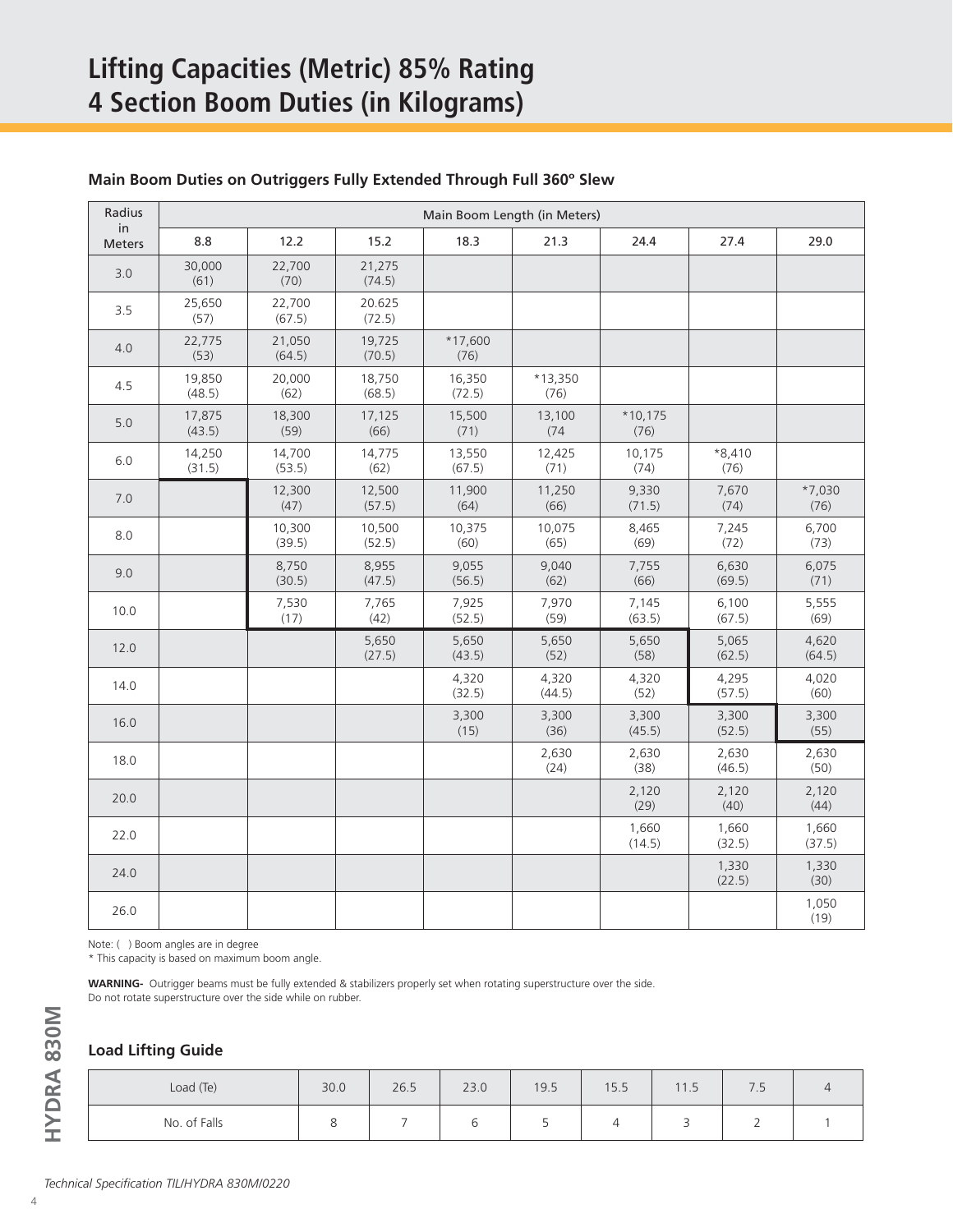#### **7.9m - 13.7m Tele Offsettable Boom Extension On Outriggers Fully Extended - 360º Slew**

| Radius  |                  | **7.9m Length    | 13.7m Length     |               |  |
|---------|------------------|------------------|------------------|---------------|--|
| (in     | 0°               | $30^\circ$       | 0°               | $30^\circ$    |  |
| Meters) | offset           | offset           | offset           | offset        |  |
| 9.00    | $*3.715$<br>(76) |                  |                  |               |  |
| 10.00   | 3,715<br>(75)    |                  | $*2,380$<br>(76) |               |  |
| 12.00   | 3,715<br>(71.5)  | $*2,620$<br>(76) | 2,380<br>(75.5)  |               |  |
| 14.00   | 3.615<br>(68)    | 2.585<br>(73)    | 2,205<br>(72.5)  |               |  |
| 16.00   | 3,110            | 2.290            | 1.970            | $*1,235$      |  |
|         | (64.5)           | (69.5)           | (69.5)           | (76)          |  |
| 18.00   | 2,590            | 1.985            | 1.785            | 1,235         |  |
|         | (61)             | (65.5)           | (66.5)           | (75)          |  |
| 20.00   | 2,080            | 1.735            | 1.685            | 1,230         |  |
|         | (57)             | (62)             | (63.5)           | (71.5)        |  |
| 22.00   | 1,690            | 1,540            | 1.605            | 1,155         |  |
|         | (53.5)           | (58)             | (60.5)           | (68.5)        |  |
| 24.00   | 1,370            | 1.385            | 1.495            | 1.120         |  |
|         | (49)             | (53.5)           | (57)             | (65)          |  |
| 26.00   | 1,100            | 1,130            | 1,240            | 1,095         |  |
|         | (44.5)           | (48.5)           | (54)             | (61.5)        |  |
| 28.00   | 865              | 9.10             | 1.020            | 1.080         |  |
|         | (39.5)           | (43.5)           | (50)             | (57.5)        |  |
| 30.00   | 660              | 710              | 830              | 900           |  |
|         | (34)             | (37.5)           | (46.5)           | (53.5)        |  |
| 32.00   |                  |                  | 660<br>(42)      | 740<br>(49)   |  |
| 34.00   |                  |                  | 520<br>(37.5)    | 590<br>(43.5) |  |

#### **On Rubber 11.00 x 20 - 16 PR (2.0 km/h) Main Boom Towards Rear**

| Radius in Meters (m) | 8.8m Boom Over Rear                |                                                                                                                                          |
|----------------------|------------------------------------|------------------------------------------------------------------------------------------------------------------------------------------|
|                      | Tyre Inflation Pressure<br>8.1 bar |                                                                                                                                          |
| 3.00                 | 6,500<br>(61)                      |                                                                                                                                          |
| 3.50                 | 6,000<br>(57)                      |                                                                                                                                          |
| 4.00                 | 5,850<br>(53)                      |                                                                                                                                          |
| 4.50                 | 4,900<br>(48.5)                    |                                                                                                                                          |
| 5.00                 | 3,950<br>(43.5)                    | NOTE: () Boom angles are in degrees.                                                                                                     |
| 6.00                 | 2,300<br>(31.5)                    | WARNING: Do not rotate superstructure over<br>the sides while on rubber. Do not travel this<br>crane with boom extension or iib erected. |
|                      |                                    |                                                                                                                                          |

#### **Weight Reduction (approx.) For Load Handling Devices**

| 7.9m Offsettable Boom Extension   |          |  |  |  |
|-----------------------------------|----------|--|--|--|
| * Frected<br>1,343 kg.            |          |  |  |  |
| 7.9m - 13.7m Tele Boom Extension  |          |  |  |  |
| * Erected (Retracted)<br>1,914 kg |          |  |  |  |
| *Erected (Extended)               | 2,622 kg |  |  |  |

#### \*Reduction of main boom capacities

NOTE: When lifting load over swingaway deduct total weight of all load handling devices reeved over main boom nose directly from swingaway.

NOTE: All load handling devices & boom attachments are considered part of the load & suitable allowances MUST BE MADE for their combined weights.

#### **Hookblock & Headache ball**

| 30.0 MT 4 sheaves    | 400 kg. |                                    |
|----------------------|---------|------------------------------------|
| 4.5 MT Headache ball | 70 kg.  | NOTE:<br>MT refers to Metric Tonne |

Note : ( ) Boom angles are in degrees.

\* This capacity is based upon the maximum boom angle.

#### **NOTES FOR LIFTING CAPACITIES :**

WARNING: THIS CHART IS ONLY A GUIDE. The Notes below are for illustration only and should not be relied upon to operate the crane. The individual crane's load chart, operating instructions and other instruction plates must be read and understood prior to operating the crane.

- 1. All rated loads have been tested to and meet minimum requirements of IS: 4573 - 1982 Specification for Power Driven Mobile Cranes, and do not exceed (85% of the tipping load on outrigger as well as on rubber) as determined by SAE J765 OCT 80 Crane Stability Test Code.
- 2. The weight of hook-block, slings and all similarly used load handling devices must be added to the weight of the load. When more than minimum required reeving is used, the additional rope weight shall be considered part of the load.
- 3. Capacities appearing above the bold line are based on structural strength and tipping should not be relied upon as a capacity limitation.
- 4. All capacities are for crane on firm, level surface. It may be necessary to have structural supports under the outrigger floats or tires to spread the load to a larger bearing surface.
- 5. When either boom length or radius or both are between values listed, the smallest load shown at either the next larger radius or boom length shall be used.
- 6. For outrigger operation, all outriggers shall be fully stretched & jacks extended to raise tires free off the ground & the slew plinth becomes horizontal before raising the boom or lifting loads.
- 7. Tires shall be inflated to the recommended pressure before lifting on rubber. Capacities must be reduced for lower tyre inflation. Damaged tyres are hazardous for safe operation of crane.
- 8. For Pick & Carry operation, boom must be centered over rear of machine, mechanical swing lock engaged and load restrained from swinging.
- 9. Lifting over-side on rubber is not permitted.
- 10. Do not travel with crane boom extension or, jib erected.
- 11. Load ratings are based on freely suspended loads. No attempt shall be made to move a load horizontally on the ground in any direction.
- 12. Handling of other equipment with the boom is not authorized except with equipment furnished and installed by TIL Ltd.
- 13. On rubber lifting with boom extension not permitted.
- 14. 7.9m and 13.7m boom extension lengths may be used from the single line lifting service.
- 15. Operation of the machine with heavier loads than the capacities listed is strictly prohibited. Machine tipping with boom extension occurs rapidly and without advanced warning.
- 16. Radii listed are for a fully extended boom with the boom extension erected. For main boom lengths less than fully extended, the rated loads are determined by boom angle. Use only the column which corresponds to the boom extension length for which the machine is configured. For boom angles not shown, use the rating of the next lower boom angle.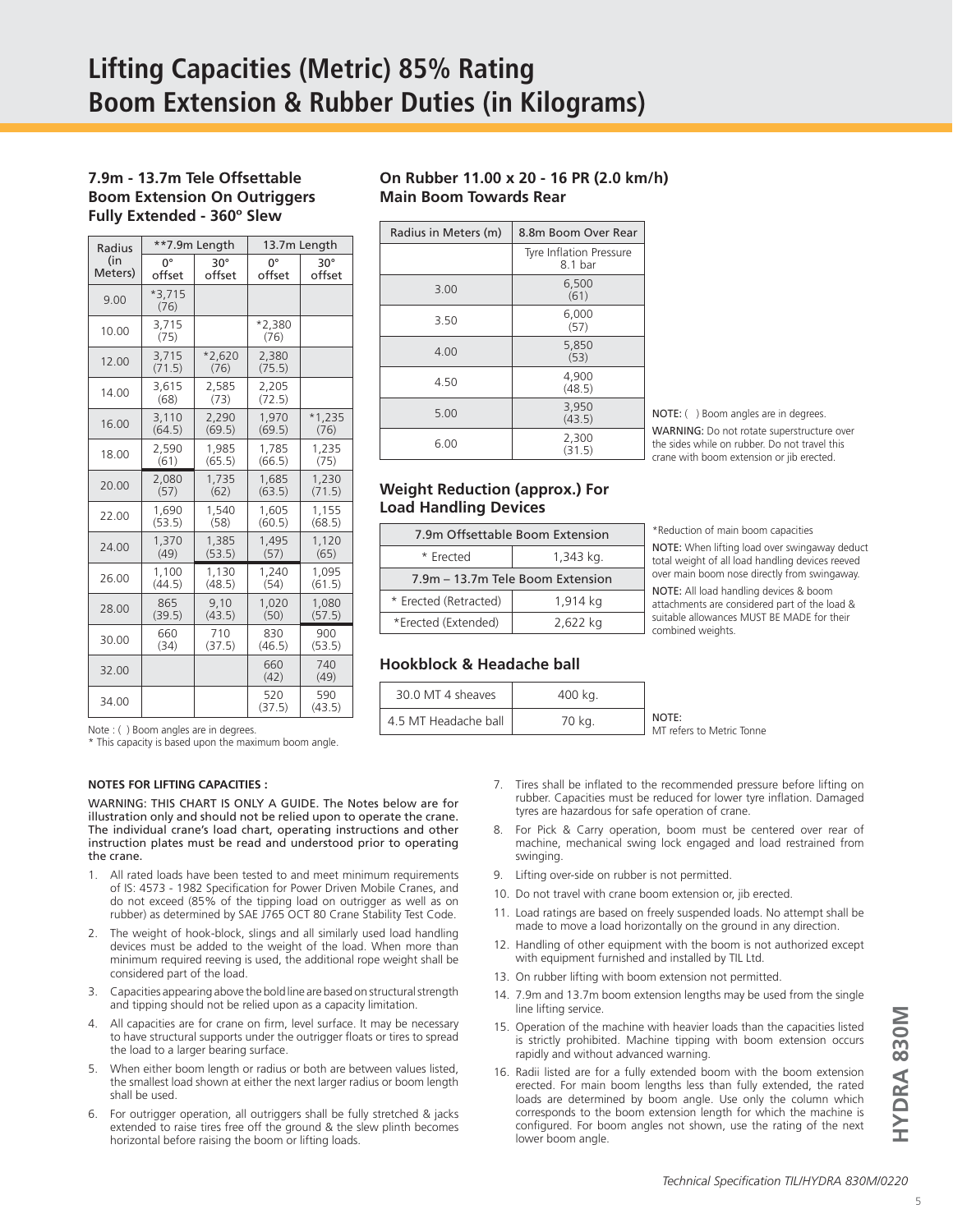# **Carrier Specification**

#### **CARRIER**

6X4 wheel right hand drive purpose built heavy duty frame of torsion box construction with integral outrigger housing and fabricated from high strength steel plates and sections.

#### **OUTRIGGERS**

Hydraulically operated outrigger system, comprising four independently controlled hydraulic telescopic horizontal beams with vertically 'inverted' jacks for over side and over rear operation. Plus one vertical jack mounted under front of carrier to permit full 360° lifting duties. All vertical jacks are fitted with positive lock valves. Easy fit outrigger feet are provided with stowage facility on carrier.

## **HYDRAULIC SYSTEM**

#### Pump

Three section gear pump driven from power take off mounted on gear box.

#### Filter

Return line type, full flow with bypass protection and service indicator. Replaceable cartridge.

#### Reservoir

Capacity 390 liters with spin on breather filter, external sight gauge, oil temperature gauge, clean out access.

#### **ENGINE**

Ashok Leyland H6ETICRC3R325, 165 Kw @ 2500 RPM, Max torque 800 Nm @ 1700 - 1900 RPM, Emission BSIII CEV

#### **CLUTCH**

Ceramic disc 380 mm diameter with clutch booster.

#### **GEAR BOX**

Nine speed synchromesh gear box with easy gear shift mechanism.

#### **FUEL TANK**

Capacity 200 liters

#### **FRONT AXLE**

Non drive steering axle mounted on semi - elliptical leaf spring.

## **REAR BOGIE**

Heavy duty, fully floating type drive axles, mounted on specially designed rocker beam to allow maximum articulation on uneven ground. Air operated inter-axle differential lock provided.

## **DRIVE CONFIGURATION**

6 X 4

### **STEERING**

Hydraulic power assisted steering on front axle, controlled by steering wheel from driver's cab.

Turning radius – 11.0m.

#### **BRAKES**

#### Service

Air operated on wheels by means of foot operated pedal in Driver's cab.

#### Parking

Spring actuated, air released fail safe parking brake, on front axle & leading rear axle through Flick valve.

#### **WHEELS & TYRES**

Pneumatic 11.00 x 20 – 16PR tyres, single front and twins rear. Spare wheel provided.

#### **DRIVER'S CAB**

Steel construction full width cab with electric fan, interior light, horn, opening window fitted with toughened glass. Two lockable doors, electric windscreen wiper to front of windscreen & upholstered, adjustable operator's seat. Automotive controls which include steering wheel, pedals for clutch, brake and accelerator.

#### **INSTRUMENTATION**

Air pressure gauge, engine oil pressure gauge, voltmeter, water temperature gauge, speedometer, warning light for alternator.

#### **ELECTRICAL EQUIPMENT**

24 Volt starting and lighting system includes two combined dipping head lamps, side, rear and stop lamp, flashing direction indicators.

### **TOOL BOX**

Tool kit for normal maintenance.

# **MAXIMUM SPEED**

45 km/h.

## **GROSS VEHICLE WEIGHT & AXLE LOADS (approx)**

Front axle - 7770 kg (without lattice extension) 8250 kg (with tele lattice extension)

- Rear axle 19800 kg (without lattice extension) 19890 kg (with tele lattice extension)
- GVW 27570 kg (without lattice extension) 28140 kg (with tele lattice extension)

## Optional Weights (approx.)

Fixed Lattice : 600 kg Tele Lattice : 750 kg Auxiliary Hoist : 650 kg

**HYDRA 830M**

HYDRA 830M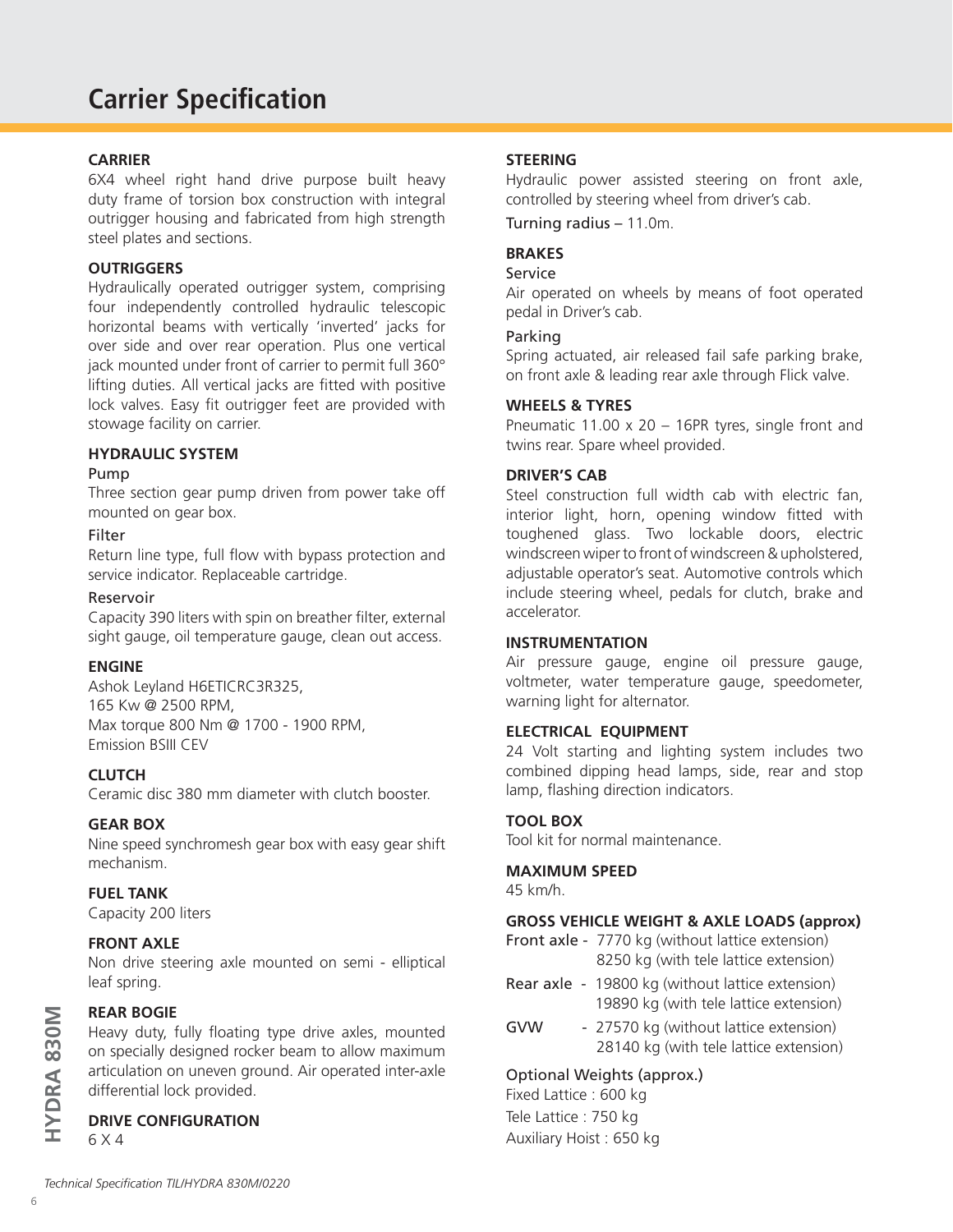# **G.A Drawing**



Dimensions in mm

Constant improvement and engineering progress make it necessary that we reserve the right to make specification, equipment and price changes without notice. The photographs/drawings in this document are just for Illustrative purpose which may include optional equipment and accessories, which can be provided at an additional cost on request.